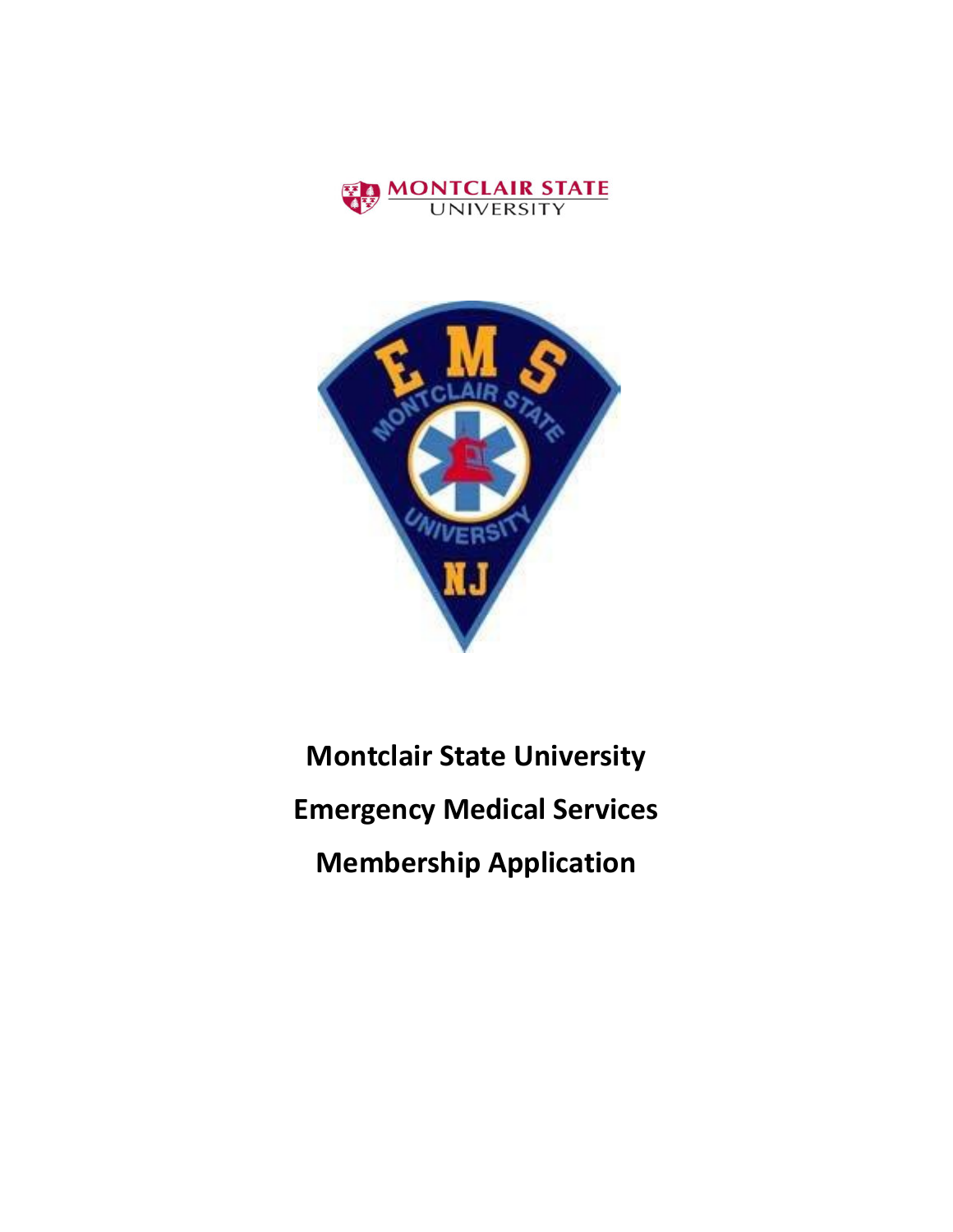## **Membership Application**

| Name:                                          |     |                                  | Date of Application: |                      |        |
|------------------------------------------------|-----|----------------------------------|----------------------|----------------------|--------|
| Preferred Name:                                |     |                                  |                      |                      |        |
| Permanent Address:                             |     |                                  |                      |                      |        |
| Gender:                                        |     | Date of Birth:                   |                      | Resident<br>Commuter |        |
| Phone:                                         |     | Campus Residence Bldg.:<br>Room: |                      |                      |        |
| CWID:                                          |     |                                  |                      |                      |        |
| Off Campus Residence:                          |     |                                  |                      |                      |        |
| City:                                          | St: |                                  | Zip Code:            |                      | Major: |
| GPA:                                           |     | Academic Year:                   |                      |                      |        |
| E-Mail Address:<br><b>Expected Graduation:</b> |     |                                  |                      |                      |        |

Emergency Contact:

| Name:    | Relationship:    |      |
|----------|------------------|------|
| Address: |                  |      |
| City:    | St:              | Zip: |
| Phone:   | Alternate Phone: |      |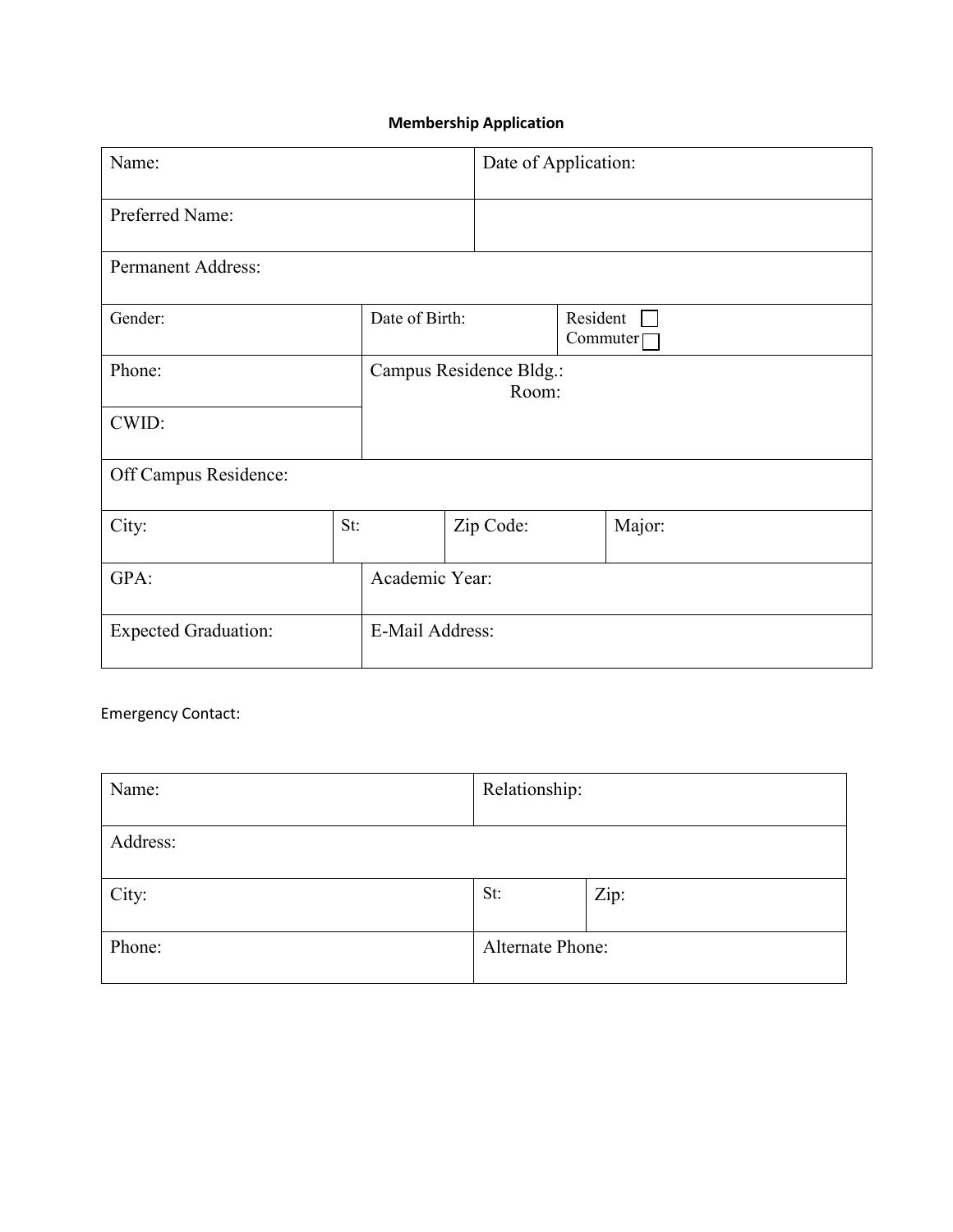## **Confidentiality Form**

This policy has been established for all who are involved in any capacity of the provision of patient care in order to ensure student/patient confidentiality. Each person who is involved in providing services is required to read and sign a copy of the statement below. The signed original will be retained in the member's employee file.

(Sign and initial the below statements)

I understand that in the course of my activities in providing patient as a member of MSU EMS, I may have access to protected health information (PHI) concerning the patients treated.

I understand that this information has been obtained and recorded solely for the purposes of providing patient care and maintaining a record of medical information, and that under no circumstances will I disclose any information concerning a patient's presence, status, care provided, medical condition, or history to anyone other than pertinent medical staff directly involved in the care of said patient, I further understand that violation of this policy may be considered grounds for my termination from MSU EMS.

I agree that if I have any questions about this policy, I will contact the Director of EMS.

I agree that if will forward all requests for patient information to the Director of EMS.

Name (Print) Date

Signature

## **Acknowledgement of Receipt of Standard Operating Procedures.**

By signing this form, I indicate that I have received a copy of the Standard Operating Procedures for MSU EMS and that I understand that failure to abide by these rules and procedures could result in disciplinary action and /or dismissal from the organization. In order to be eligible for the department, all applicants must be eligible to sit for and be certified as an EMT in the State of New Jersey.

Signature Date Date Date Date Date Date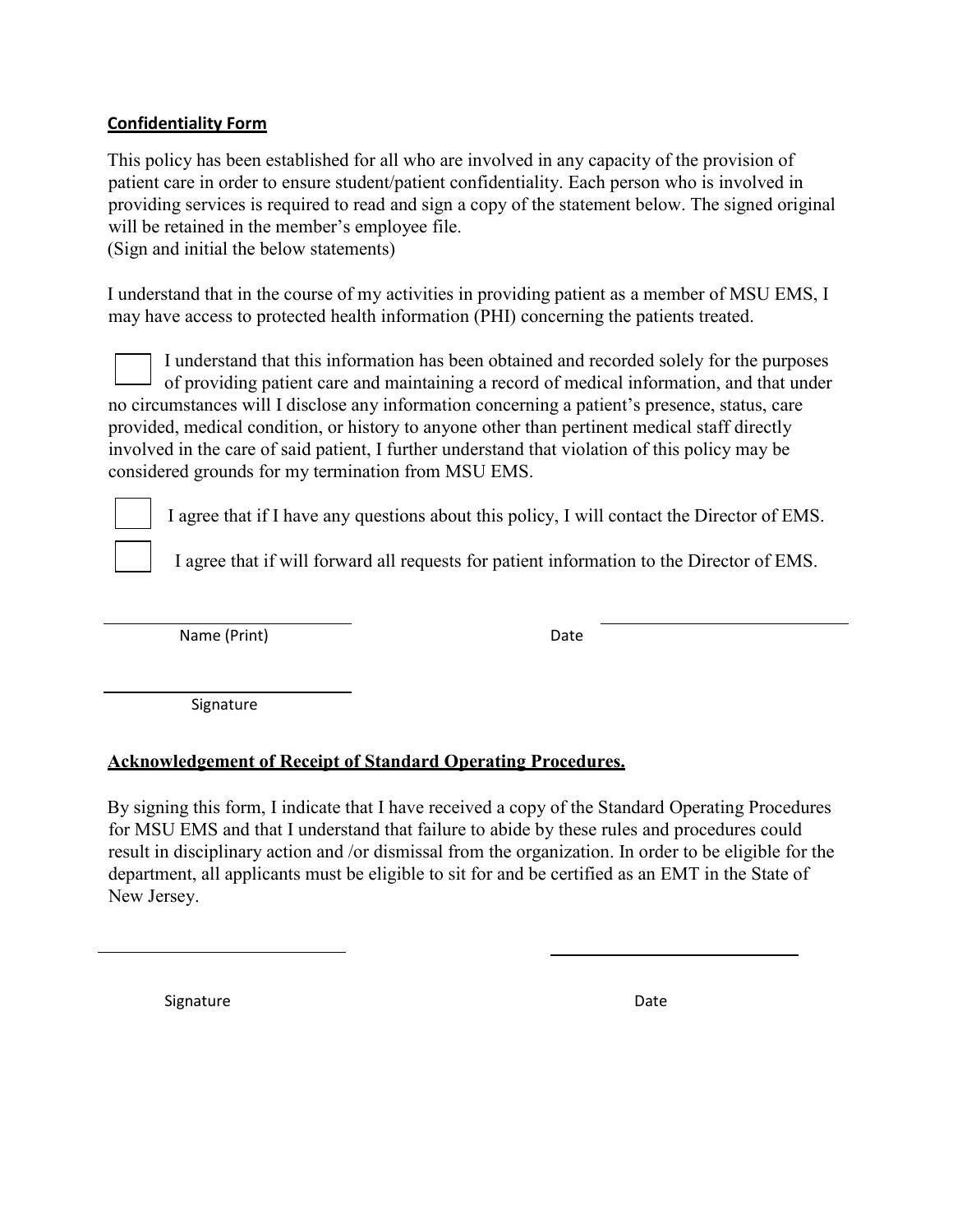## **AUTHORIZATION FOR BACKGROUND CHECK**

| Full Legal Name (Last, First, Middle):   |      |     |
|------------------------------------------|------|-----|
| Other Names / Nicknames / Also Known As: |      |     |
| Date of Birth:                           |      |     |
| Do you have a current Driver's License?  | YES. | NO. |
| DL Number and State:                     |      |     |

I authorize the Montclair State University Police Department to run a basic background check for any current wants or warrants by law enforcement agencies.

- I understand that any information obtained by this background check will be considered in determining my suitability for volunteer employment with Montclair State University Emergency Medical Services. All applicants must be eligible to be certified as an EMT in the state of New Jersey in order to be accepted into the department. No applicant may begin training with MSU EMS until they have successfully passed a background check, which may include a driving abstract.
- I understand that falsification, misrepresentation, or omission of any facts pertaining to this background check will be cause for denial of volunteer employment or immediate termination of volunteer employment regardless of the timing and circumstances of discovery.
- I understand that unsatisfactory result from, refusal to cooperate with, or any attempt to affect the results of the background check will result in withdrawal of any offer of volunteer employment of termination of volunteer employment or service.
- I understand that if contradictory results are found, additional information may be requested of me to help verify and ascertain identity and/or validity of the background check results.

| <b>APPLICANT SIGNATURE:</b>                       |                          | DATE:                        |  |
|---------------------------------------------------|--------------------------|------------------------------|--|
| <b>OFFICE USE ONLY:</b>                           |                          |                              |  |
| Check Conducted by:                               |                          | Date Conducted:              |  |
| Wants & Warrants Results:                         | Clear (Wants & Warrants) | Not Clear (Wants & Warrants) |  |
| Incorrect or Insufficient information (comments): |                          |                              |  |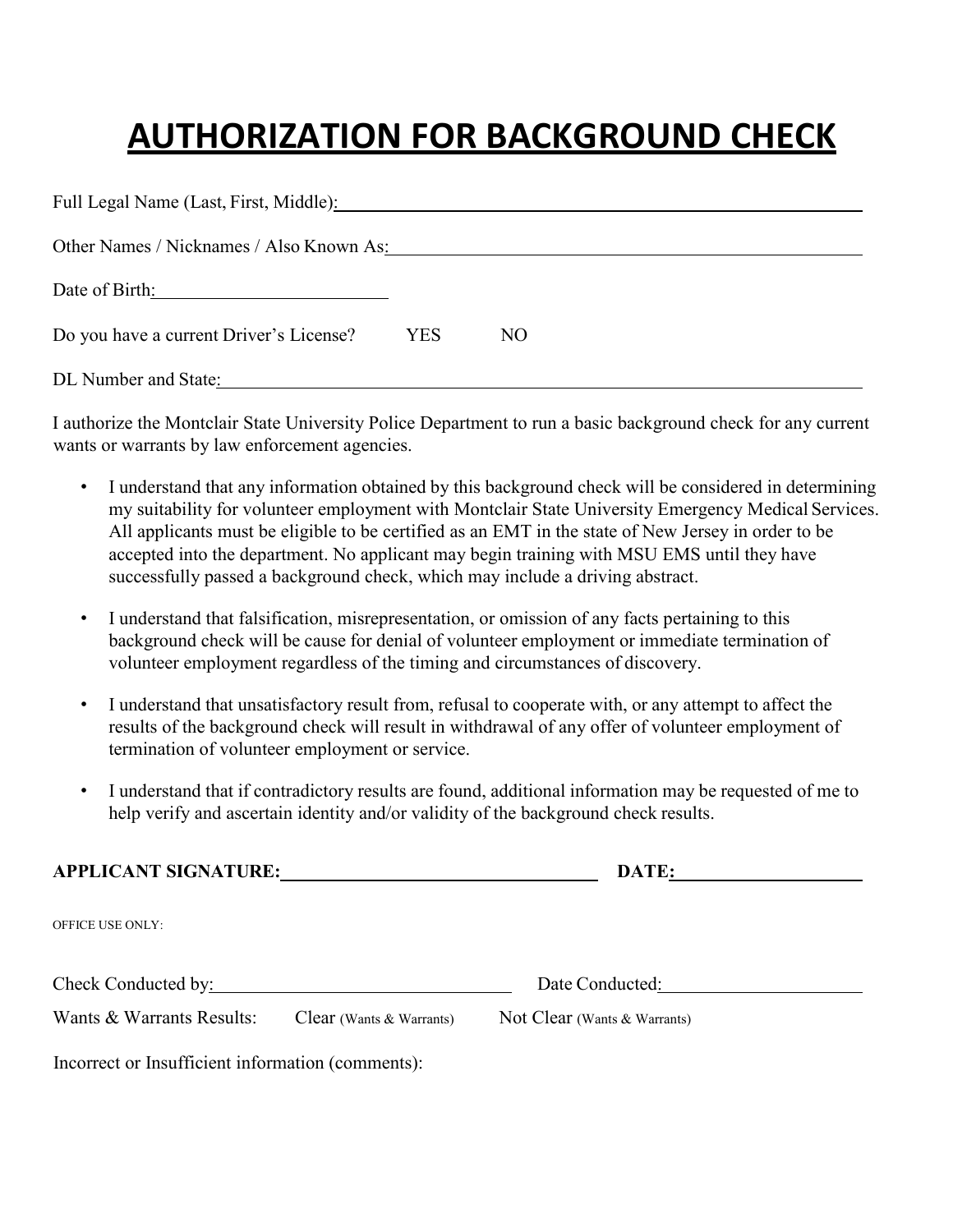### **Volunteer Employee Standards**

This Volunteer Standards document is a contractual agreement accepted by volunteer employees of Montclair State University Emergency Medical Services (MSU EMS). The Standards shall guide their involvement while serving as a volunteer employee. It is important to remember that while serving as a volunteer employee with MSU EMS can be a very enjoyable and rewarding experience, it is a privilege and responsibility, not a right.

MSU EMS provides quality emergency medical care and education to the campus and surrounding communities of Montclair State University. The primary purpose of these Volunteer Standards is to ensure the safety and wellbeing of all volunteer employees and the members of the community they serve, as well as allowing for the best possible experience for all volunteer employees of MSUEMS.

MSU EMS volunteer employees are expected to function within the department's Standard Operating Procedures, as well as other University rules and regulations, the New Jersey State Basic Life Support Treatment Protocols, and all applicable state and federal laws. It is expected that MSU EMS volunteer employees act professionally at all times, and conduct themselves with integrity, honesty, and responsibility.

Specifically, MSU EMS volunteer employees will:

- Accept supervision and support from the Director of Emergency Medical Services, appointed EMS operations officers, or other MSU officials
- Maintain a Grade point average over 2.75.
- Accept responsibility for tasks assigned and complete them in accordance withestablished procedures or directives.
- Uphold patients' rights, as outlined in the Patient's Bill of Rights
- Conduct themselves in an honest, courteous and respectful manner and serve as a positive role model
- Not abuse any patient or fellow employee physically or verbally and will report such abuse if observed.
- Not commit a felonious criminal act and will report any criminal charges and/or motor vehicle offenses to the Director of EMS should they occur.
- Perform duties in a responsible and timely manner
- Accept the responsibility to promote and support MSU EMS

I have read and understand the Volunteer Employee Standards outlined above. I understand and agree that any action on my part that contradicts any portion of these standards is grounds for suspension and/or termination of my volunteer employee status with MSU EMS.